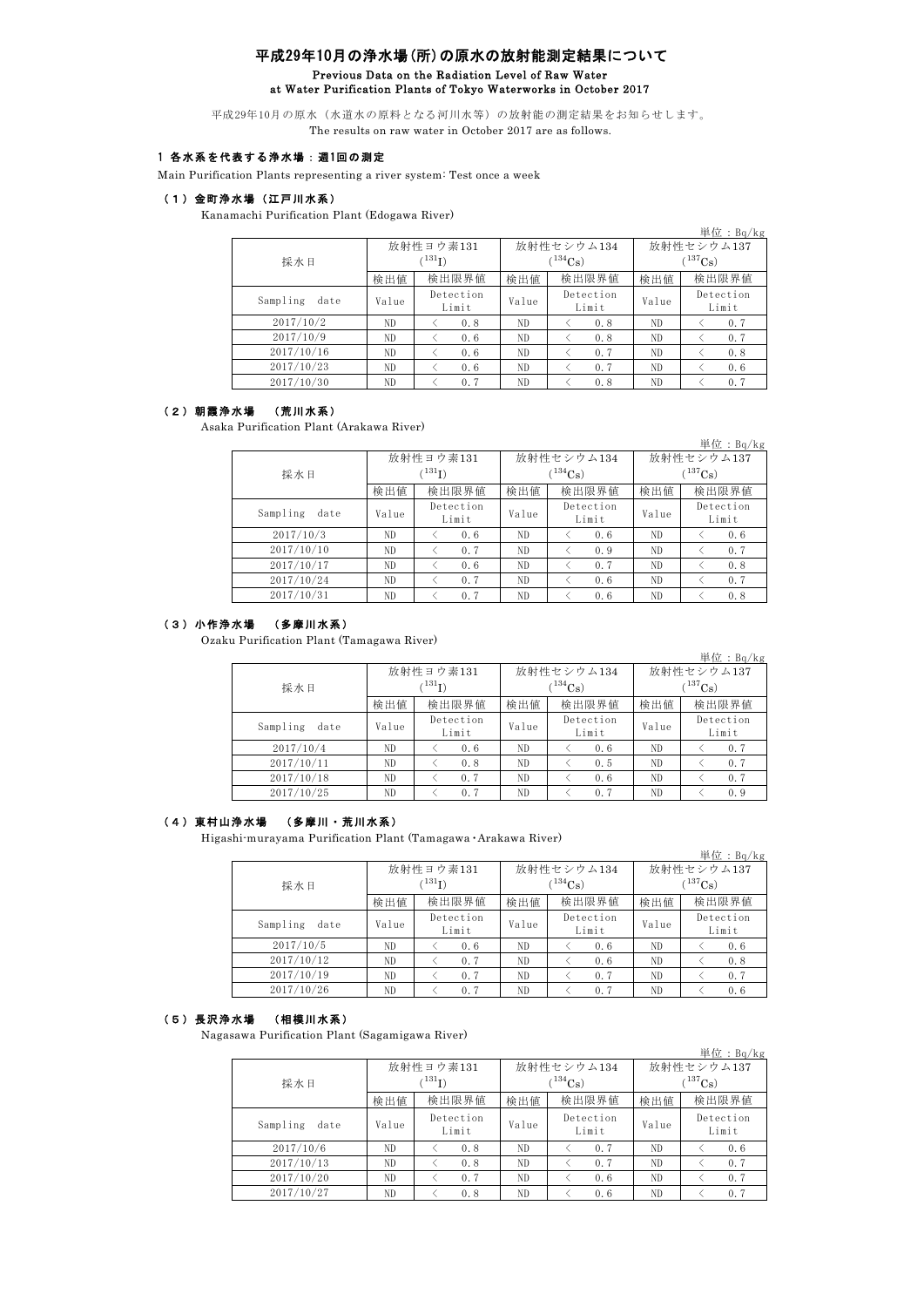## 2 その他の主要浄水場:概ね月1回の測定

Other Main Purification Plants: Test mostly once a month

|                     |                            |                  |                          |                    |                            |       |           |                            |       |                                          | 単位:Bq/kg           |  |
|---------------------|----------------------------|------------------|--------------------------|--------------------|----------------------------|-------|-----------|----------------------------|-------|------------------------------------------|--------------------|--|
| 浄水所                 | 水源                         | 採水日              | 放射性ヨウ素131<br>$(^{131}I)$ |                    | 放射性セシウム134<br>$(^{134}Cs)$ |       |           | 放射性セシウム137<br>$(^{137}Cs)$ |       |                                          |                    |  |
|                     |                            |                  | 検出値                      |                    | 検出限界値                      | 検出値   |           | 検出限界値                      | 検出値   |                                          | 検出限界値              |  |
| Monitoring<br>point | Water<br>resource          | Sampling<br>date | Value                    | Detection<br>Limit |                            | Value |           | Detection<br>Limit         | Value |                                          | Detection<br>Limit |  |
| 三郷<br>Misato        | 江戸川水系<br>Edogawa<br>River  | 2017/10/11       | ND.                      | $\langle$          | 0.7                        | ND.   | $\langle$ | 0.6                        | ND.   | $\overline{\left\langle \right\rangle }$ | 0.7                |  |
| 三園<br>Misono        | 荒川水系<br>Arakawa<br>River   | 2017/10/11       | ND.                      | $\lt$              | 0.7                        | ND.   | $\langle$ | 0.6                        | ND    | $\lt$                                    | 0.7                |  |
| 境<br>Sakai          | 多摩川水系<br>Tamagawa<br>River | 2017/10/11       | ND.                      | $\lt$              | 0.8                        | ND    | $\langle$ | 0.6                        | ND    | $\langle$                                | 0.7                |  |
| 砧<br>Kinuta         | 多摩川水系<br>Tamagawa<br>River | 2017/10/11       | ND.                      | $\langle$          | 0.8                        | ND.   | $\langle$ | 0.6                        | ND    | $\overline{\left\langle \right\rangle }$ | 0.9                |  |
| 砧下<br>Kinutashimo   | 多摩川水系<br>Tamagawa<br>River | 停止中              |                          | $\langle$          |                            |       | $\langle$ |                            |       | $\langle$                                |                    |  |

## 3 多摩地区等の表流水・伏流水・浅井戸を水源とする浄水所:概ね月1回の測定

Water purification plants using surface water, subsoil water, or shallow well water in Tama Area: Test mostly once a month

### <表流水を水源とする浄水所> <surface water>

| 単位: $Bq/kg$      |                  |                |                                                 |                |                    |              |                    |  |  |  |
|------------------|------------------|----------------|-------------------------------------------------|----------------|--------------------|--------------|--------------------|--|--|--|
|                  |                  |                | 放射性ヨウ素131                                       |                | 放射性セシウム134         | 放射性セシウム137   |                    |  |  |  |
| 浄水所              | 採水日              | $(^{131}I)$    |                                                 |                | $(^{134}Cs)$       | $(^{137}Cs)$ |                    |  |  |  |
|                  |                  | 検出値            | 検出限界値                                           | 検出値            | 検出限界値              | 検出値          | 検出限界値              |  |  |  |
| Monitoring point | Sampling<br>date | Value          | Detection<br>Limit                              | Value          | Detection<br>Limit | Value        | Detection<br>Limit |  |  |  |
| 棚沢<br>Tanasawa   | 2017/10/3        | N <sub>D</sub> | 0.7<br>$\langle$                                | ND.            | 0.8<br>$\langle$   | ND           | 0.8<br>$\langle$   |  |  |  |
| 大丹波<br>Otaba     | 2017/10/3        | N <sub>D</sub> | 0.8<br>$\langle$                                | ND.            | 0.8<br>$\langle$   | ND.          | 0.8<br>$\langle$   |  |  |  |
| 戸倉<br>Tokura     | 2017/10/16       | N <sub>D</sub> | 0.6<br>$\langle$                                | ND.            | 0.6<br>$\langle$   | ND.          | 0.8<br>$\langle$   |  |  |  |
| 深沢<br>Fukasawa   | 2017/10/16       | N <sub>D</sub> | 0.9<br>$\langle$                                | ND.            | $\langle$<br>0.6   | ND           | 0.7<br>$\langle$   |  |  |  |
| 日原<br>Nippara    | 2017/10/24       | N <sub>D</sub> | 0.7<br>$\langle$                                | ND.            | 0.7<br>$\langle$   | ND.          | 0.8<br>$\langle$   |  |  |  |
| 氷川<br>Hikawa     | 2017/10/24       | N <sub>D</sub> | $\langle$<br>0.7                                | N <sub>D</sub> | 0.6<br>$\lt$       | ND.          | 0.8<br>$\langle$   |  |  |  |
| 小河内<br>Ogouchi   | 2017/10/25       | ND.            | 0.8<br>$\langle$                                | ND.            | 0.7<br>$\langle$   | ND.          | 0.8<br>$\langle$   |  |  |  |
| ひむら<br>Himura    | 2017/10/25       | ND             | 0.8<br>$\overline{\left\langle \right\rangle }$ | ND             | 0.7<br>$\langle$   | ND.          | 0.8<br>$\lt$       |  |  |  |

### <伏流水を水源とする浄水所> <subsoil water>

単位:Bq/kg 検出値 | 検出値 | 検出限界値 | 検出値 | 検出限界値 Sampling mpiing Value Deceetion Value Deceetion Value  $2017/10/2$  ND < 0.7 ND < 0.5 ND < 0.9  $2017/10/2$  ND < 0.6 ND < 0.6 ND < 0.7  $2017/10/4$  ND < 0.8 ND < 0.7 ND < 0.7 2017/10/4 ND < 0.8 ND < 0.6 ND < 0.8  $2017/10/11$  ND < 0.7 ND < 0.7 ND < 0.8 2017/10/12 ND < 0.8 ND < 0.7 ND < 0.9 2017/10/12 ND < 0.9 ND < 0.8 ND < 0.9 二俣尾 Futamatao 成木 Nariki 放射性ヨウ素131  $(^{131}I)$ 高月 Takatsuki 日向和田 Hinatawada 放射性セシウム137  $(^{137}Cs)$ 放射性セシウム134  $(^{134}Cs)$ Detection Limit Monitoring point Sampling Value Detection Limit Detection Limit 浄水所 採水日 沢井第一 Sawaidaiichi 千ヶ瀬第二 Chigasedaini 御岳山 Mitakesann